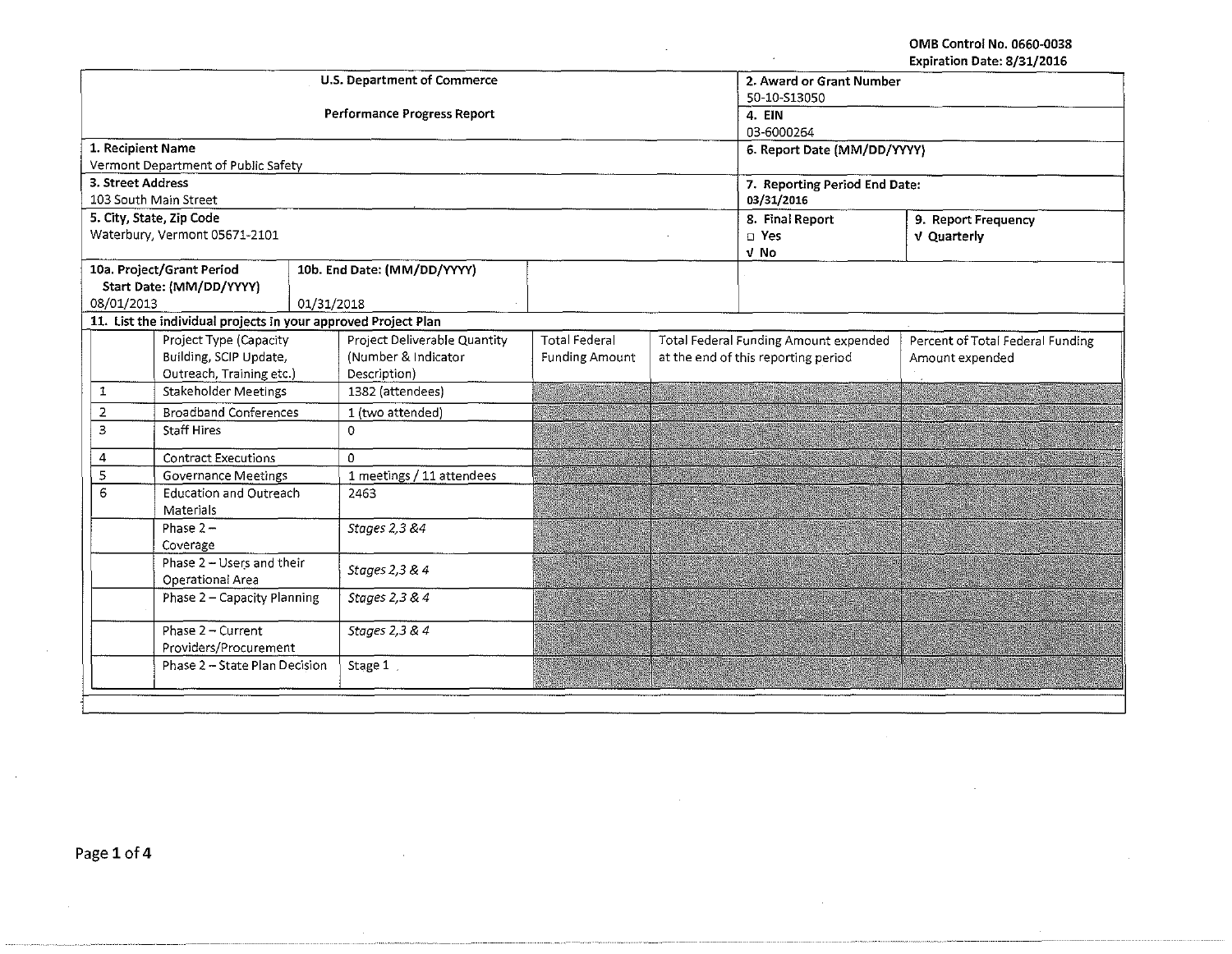11a. Describe your progress meeting each major activity/milestone approved in the Baseline Report for this project; any challenges or obstacles encountered and mitigation **strategies you have employed; planned major activities for the next quarter; and any additional project milestones or information.** 

In the Quarter ending 3/31/16 Vermont has made significant progress with activities and milestones on the SLIGP grant. In this reporting period we talked with over 1,382 members of the public safety community regarding FirstNet and Vermont's planning activities to prepare for the National Public Safety Broadband Network. During this quarter Vermont has:

- Continued to meet regularly as the Public Safety Broadband Commission: http://psbc.vermont.gov/content/meeting-minutes-and-agendas.
- **Through in person meetings, website communications, newsletter communications, and community presentations; reached 1382 members of the public**  safety community.
- We plan on meeting with every LEPC and EMS District again to update them on the RFP process, starting in May after responses to the RFP are submitted.
- Completed the SPOC kickoff meeting with FirstNet's Region 1 Lead, Mike Varney. Mr. Varney presented at a meeting of the Vermont Public Safety Broadband Commission about upcoming developments concerning FirstNet in the upcoming year. Mike Varney also attended a meeting of the Professional Firefighters of Vermont with us.
- Presented at important stakeholder groups such as the Vermont Hospitals Emergency Planning Commission, Addison County Firefighters Association, and the Professional Firefighters of Vermont.
- Grew Facebook "likes" by 50 percent this quarter.

Challenges: Our biggest challenge this quarter has been a transitioning staff. Tess Gauthier, the former lead project manager, left the project in October, and fully left the Vermont Department of Public Safety in January. Due to this, there has been one staff member with supporting Vermont's SPOC, managing outreach, and managing the day-to-day functioning of the project. We are happy to announce that a new "FirstNet Outreach Manager" has been hired to help expand outreach in anticipation of the FirstNet contract award. As mentioned previously, it is challenging to strike the right balance between being in the field with first responders and communicating national updates, with so many of the network variables still unknown; cost, devices, lead time to build out the network, etc. We were excited to see the RFP released on time and plan on incorporating information from it into our presentations, as the RFP helps first responders see that there is progress **on the project. We were even more excited to hear that there were numerous capability statements submitted to FirstNet. Our public safety community remains**  cautiously optimistic about the National Public Safety Broadband Network. Their concerns about the network are echoed in every corner of Vermont; Rural Coverage, Cost, A-Line issues with Canada, and the ability for the network to work in remote areas that currently lack any access to mobile broadband.

**llb.lfthe project team anticipates requesting any changes to the approved Baseline Report in the next quarter, describe those below. Note that any substantive changes to the Baseline Report must be approved by the Department of Commerce before implementation.** 

**No changes are anticipated at this time. However, we reserve the right to make changes as the Vermont program continues to develop.**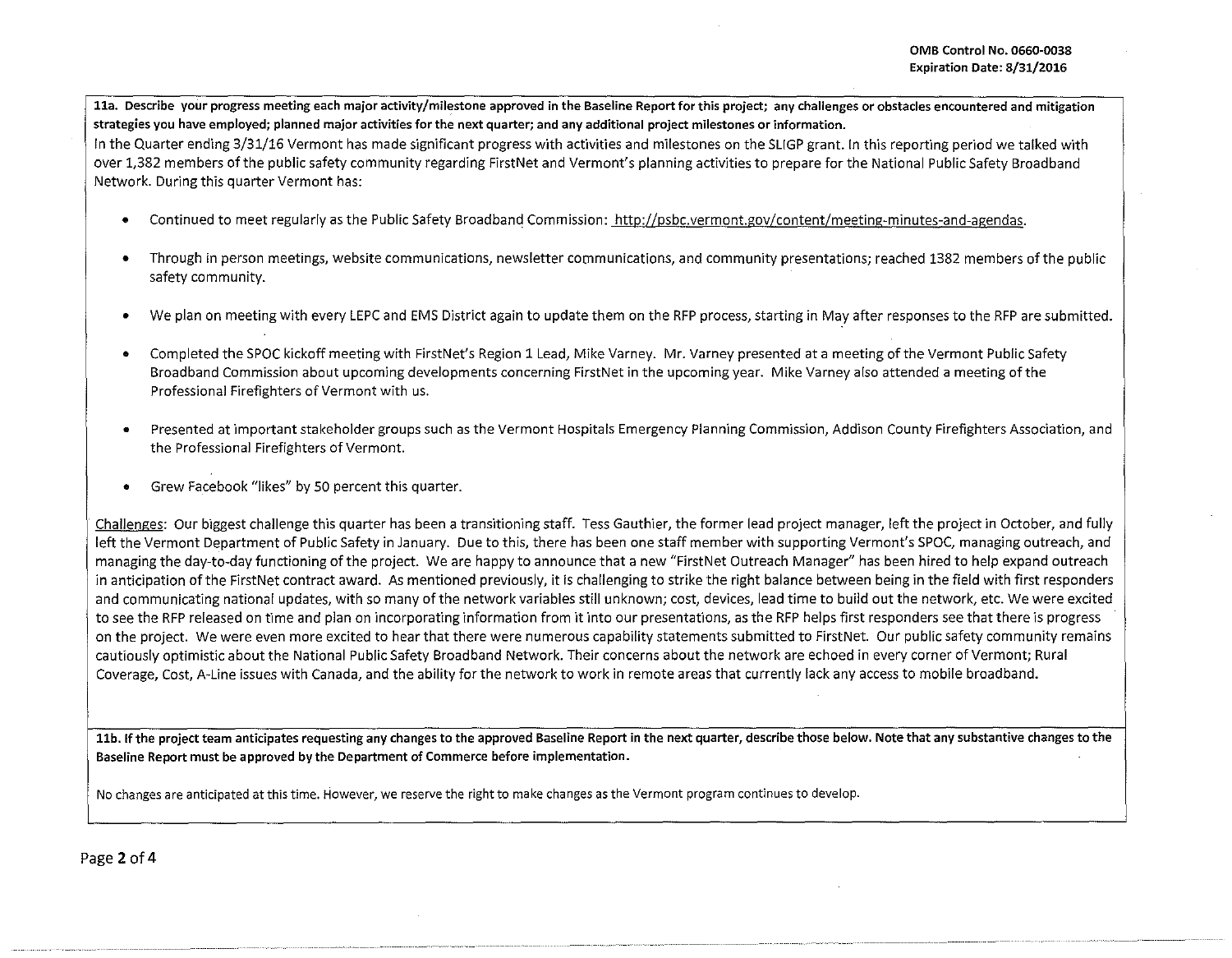**llc. Provide any other information that would be useful to NTIA as it assesses this project's progress.** 

Our match funding is not in proportion, on September 2, 2015 NTIA granted DPS "relief from need to maintain proportionality throughout the period of performance". We processed the corrections as we indicated on the PPR ending 9/30/15 however; we are still not in proportion. This is due to the contract for \$89,113.00 that came in way under the estimated cost (\$25,774.00). We will need to repurpose these remaining funds in order to meet our match obligation.

## **lld. Describe any success stories or best practices you have identified. Please be as specific as possible.**

Success Stories: We completed our initial presentation to every LEPC this quarter. It is clear from these meetings that name recognition of FirstNet has greatly increased since the start of our outreach efforts last June. In recent presentations when our outreach team asks about if anyone has heard of FirstNet, we are seeing signs that the word is getting out through the show of hands in each of our audiences. We had the opportunity to present at several important stakeholder meetings this quarter, including the Professional Firefighters of Vermont and the Addison County Firefighters Association. Mike Varney also attended the Professional Firefighters of Vermont meeting. In April, we hired a new "FirstNet Outreach Manager" after two rounds of interviews. We are very happy with our selection and look forward to having Lisa Helme join our team.

**12. Personnel** 

**12a. If the project is not fully staffed, describe how any lack of staffing may impact the project's time line and when the project will be fully staffed.** 

12b. Staffing Table

| FTE %<br>Job Title     |      | Project(s) Assigned                                                                                         | Change                                                            |  |
|------------------------|------|-------------------------------------------------------------------------------------------------------------|-------------------------------------------------------------------|--|
| IT Project Manager IV  |      | Managing Education and Outreach, Project Management of SLIGP, and contractor /<br>sub-contractor management | Permanently Vacant `<br>New position title<br>added in April 2016 |  |
| Project Manager        | 100% | Temporary 100% FTE – not to exceed 1,280 hours (State Funded Personnel)                                     |                                                                   |  |
| Project Manager        | 100% | Temporary 100% FTE - not to exceed 1,280 hours (State Funded Personnel)                                     |                                                                   |  |
| <b>Project Manager</b> | 100% | Temporary 100% FTE - not to exceed 1,280 hours (State Funded Personnel)                                     |                                                                   |  |

Add Row Remove Row

**13. Subcontracts (Vendors and/or Subrecipients)** 

**13a. Subcontracts Table- Include all subcontractors. The totals from this table must equal the "Subcontracts Total" in Question 14f.** 

| Name<br>AppGeo | Subcontract Purpose<br>GIS services and<br>Technical advising | Type<br>(Vendor/Subrec.)<br>GIS vendor | RFP/RFQ<br>Issued<br>(Y) | Contract<br>Executed<br>(Y) | Start<br>Date<br>9/1/15 | End<br>Date<br>10/30/15 | Total Federal<br>Funds Allocated | Total Matching<br>Funds Allocated<br>\$25,773.96 | Project and % Assigned |
|----------------|---------------------------------------------------------------|----------------------------------------|--------------------------|-----------------------------|-------------------------|-------------------------|----------------------------------|--------------------------------------------------|------------------------|
| TBD.           | Project Manager for<br>Technical Support                      | Personal Services<br>Contract          | N                        |                             | TBD.                    | TBD                     | 199,840                          |                                                  | 0%                     |

Page3of4